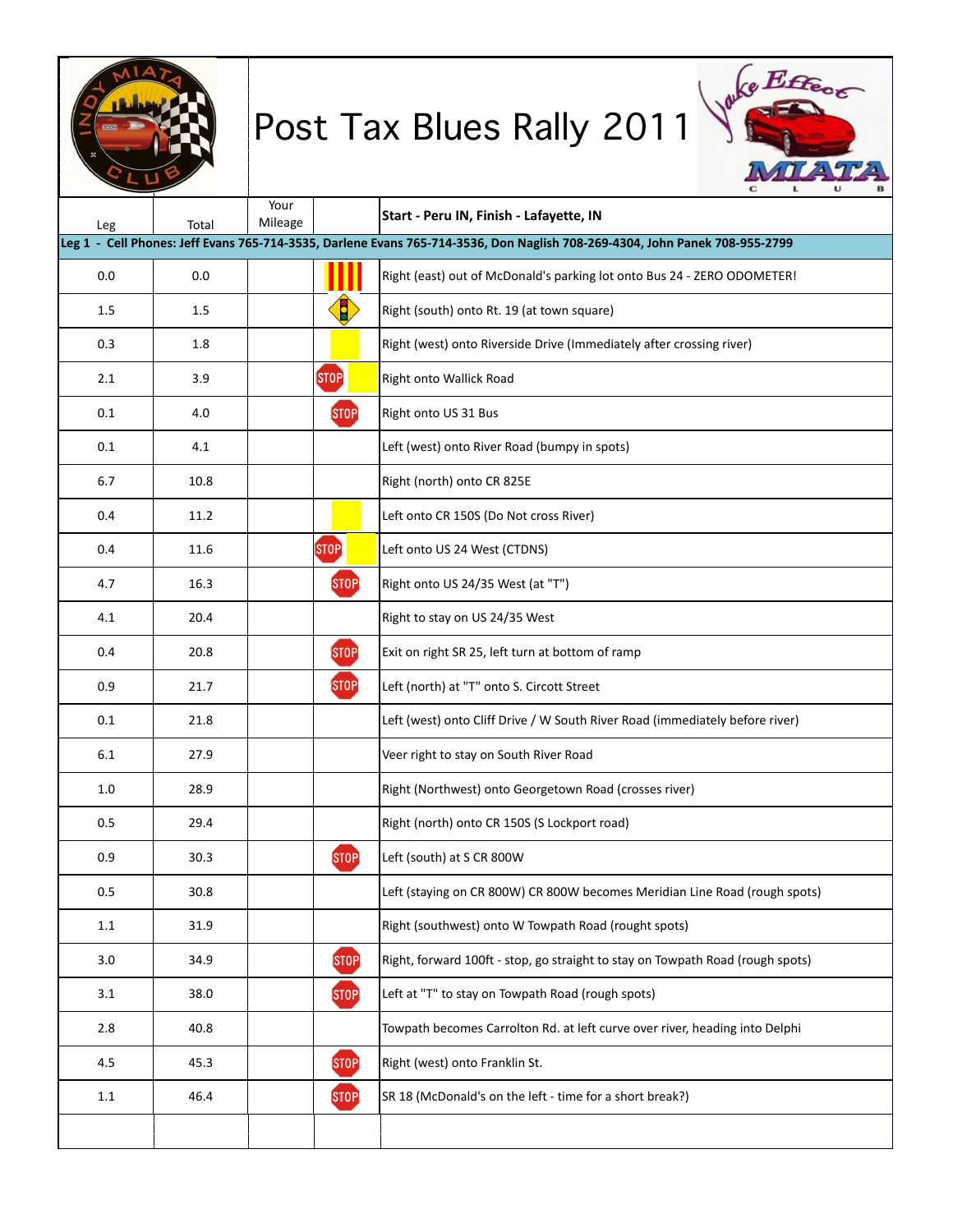



|         | Leg 2 - Cell Phones: Jeff Evans 765-714-3535, Darlene Evans 765-714-3536, Don Naglish 708-269-4304, John Panek 708-955-2799 |                           |                                                                                   |  |  |
|---------|-----------------------------------------------------------------------------------------------------------------------------|---------------------------|-----------------------------------------------------------------------------------|--|--|
| 0.0     | 0.0                                                                                                                         | <b>STOP</b>               | ZERO ODOMETER - Cross SR 18, staying on W. Franklin (becomes Bicycle Bridge Road) |  |  |
| 5.4     | 5.4                                                                                                                         | ST <sub>OP</sub>          | Left (south) at "T" - Springboro Road, (becomes Tyler Road)                       |  |  |
| 2.9     | 8.3                                                                                                                         | <b>STOP</b>               | Right (south) at "T" - Pretty Prairie Road                                        |  |  |
| 2.6     | 10.9                                                                                                                        |                           | Right (northwest) at Jefferson (Toward Wolf Park)                                 |  |  |
| 2.6     | 13.5                                                                                                                        | <b>STOP</b>               | Left (West) at CR 900N                                                            |  |  |
| 1.1     | 14.6                                                                                                                        | [STOP]                    | Cross SR 43 - staying on CR 900N CTDNS!                                           |  |  |
| 3.1     | 17.7                                                                                                                        | [STOP]                    | Right (north) at "T" - CR 100W - CTDNS                                            |  |  |
| 2.2     | 19.9                                                                                                                        | <b>STOP</b>               | Right (east) at CR 1150S - Do you notice any elephants in the area?               |  |  |
| 2.0     | 21.9                                                                                                                        |                           | Left (north) at CR 100W - You can almost touch an elephant!!                      |  |  |
| 1.5     | 23.4                                                                                                                        | [STOP]                    | Left (west) at SR 18 - CTDNS!                                                     |  |  |
| 4.0     | 27.4                                                                                                                        |                           | Left (south) onto CR 500W (DO NOT Cross over 165!!!)                              |  |  |
| 8.1     | 35.5                                                                                                                        | <b>STOP</b>               | Proceed straight (after Stop), turn right (southwest) onto Taft road (~50ft.)     |  |  |
| 0.7     | 36.2                                                                                                                        |                           | Right (west) onto CR 450N - careful!!!                                            |  |  |
| 0.7     | 36.9                                                                                                                        | [STOP]                    | Left (south) onto CR 375W at "T" - CTDNS                                          |  |  |
| 1.2     | 38.1                                                                                                                        | [STOP]                    | Cross SR 52, continuing south on CR 400W - CTDNS!                                 |  |  |
| $1.5\,$ | 39.6                                                                                                                        | $[{\small\texttt{STOP}}]$ | Right onto CR 200N - CTDNS, stop again in 50ft.                                   |  |  |
| 0.0     | 39.6                                                                                                                        | [STOP]                    | Right (northwest) onto Jackson Highway                                            |  |  |
| 2.9     | 42.5                                                                                                                        |                           | Left (west) onto CR 350N at "Y" - careful!! Pay Attention!!                       |  |  |
| 0.2     | 42.7                                                                                                                        | [STOP]                    | Left (south) onto CR 650 W - CTDNS                                                |  |  |
| 1.5     | 44.2                                                                                                                        | [STOP]                    | Right (west) onto SR 26 at "T" - CTDNS                                            |  |  |
| 0.7     | 44.9                                                                                                                        |                           | Left (south) onto CR 750W                                                         |  |  |
| 0.8     | 45.7                                                                                                                        | [STOP]                    | Left (east) onto CR 125N - CTDNS, turns into CR725W                               |  |  |
| 1.3     | 47.0                                                                                                                        | [STOP]                    | Left (east) onto Division Rd - CTDNS                                              |  |  |
| 1.6     | 48.6                                                                                                                        |                           | Left (north) onto CR 575W - Careful!! Pay attention!!                             |  |  |
| 2.2     | 50.8                                                                                                                        | $[$ STOP $]$              | Right (east) onto SR 26 - CTDNS                                                   |  |  |
| $1.5\,$ | 52.3                                                                                                                        | ST <sub>OP</sub>          | Right (southeast) onto Jackson Hwy                                                |  |  |